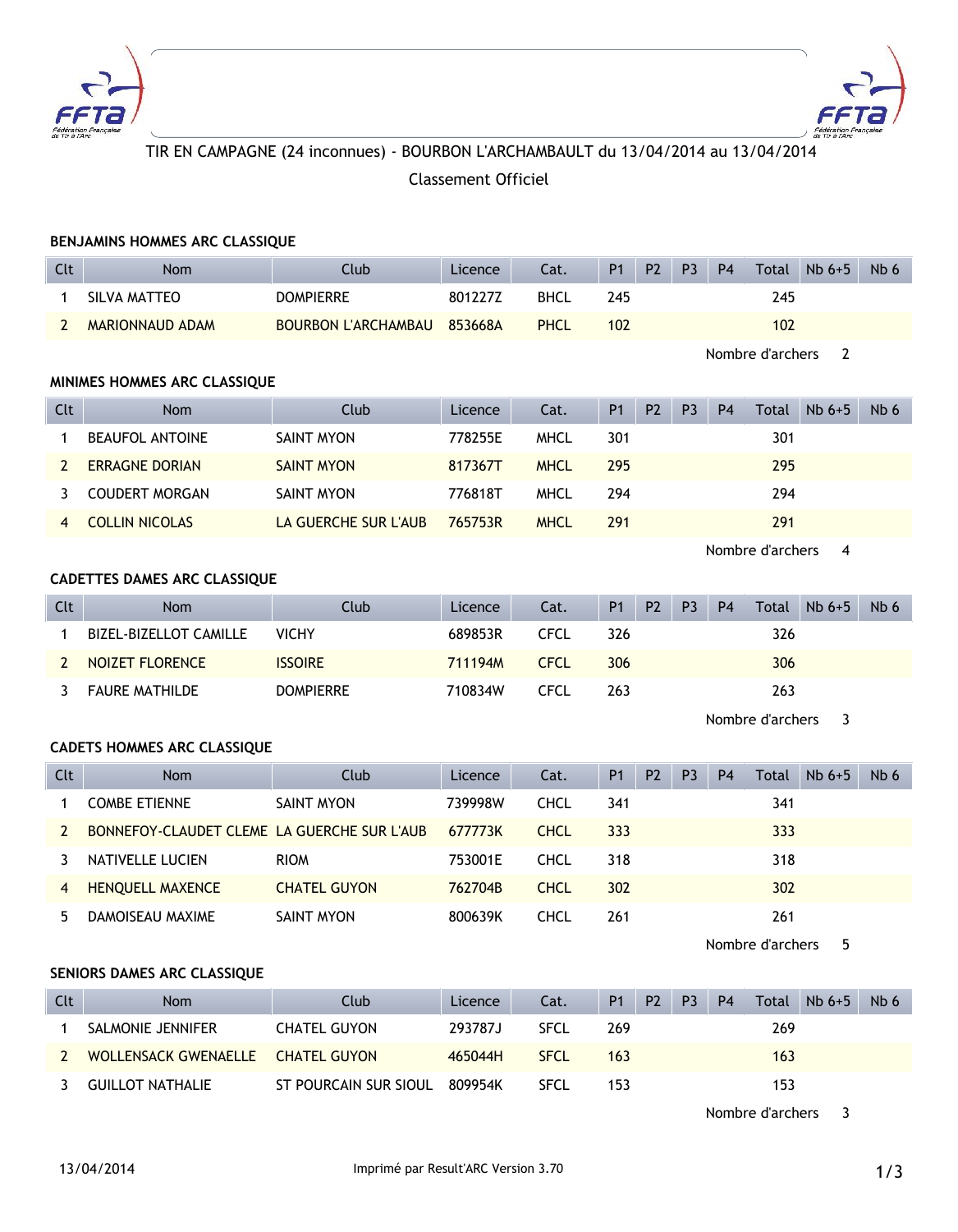#### **SENIORS HOMME ARC CLASSIQUE**

| Clt             | Nom                       | Club                         | Licence | Cat.        | <b>P1</b> | P <sub>2</sub> | P <sub>3</sub> | <b>P4</b> | Total | $Nb6+5$ | N <sub>b</sub> 6 |
|-----------------|---------------------------|------------------------------|---------|-------------|-----------|----------------|----------------|-----------|-------|---------|------------------|
|                 | RABANET AURELIEN          | <b>RIOM</b>                  | 457228M | <b>SHCL</b> | 336       |                |                |           | 336   |         |                  |
| $\mathcal{P}$   | <b>CARRIER THIERRY</b>    | <b>DOMPIERRE</b>             | 353898X | <b>SHCL</b> | 317       |                |                |           | 317   |         |                  |
| 3.              | <b>GAUTHIER RICHARD</b>   | <b>VICHY</b>                 | 428831W | <b>SHCL</b> | 309       |                |                |           | 309   |         |                  |
| $\overline{4}$  | <b>POMMIER CHRISTOPHE</b> | <b>BESSAY SUR ALLIER</b>     | 612703G | <b>SHCL</b> | 296       |                |                |           | 296   |         |                  |
| 5.              | DUFRESNE GUILHEM          | BOURBON L'ARCHAMBAU          | 839070H | <b>SHCL</b> | 263       |                |                |           | 263   |         |                  |
| 6               | <b>FALEMPIN JULIEN</b>    | <b>SAINT MYON</b>            | 621618X | <b>SHCL</b> | 260       |                |                |           | 260   |         |                  |
|                 | <b>COLLINET VIVIEN</b>    | <b>VILLEFRANCHE D'ALLIER</b> | 831179F | <b>SHCL</b> | 244       |                |                |           | 244   |         |                  |
| 8               | <b>TARENTO LUDOVIC</b>    | ST POURCAIN SUR SIOUL        | 854320J | <b>SHCL</b> | 210       |                |                |           | 210   |         |                  |
| 9               | ANDRE CEDRIC              | <b>BOURBON L'ARCHAMBAU</b>   | 462667Z | <b>SHCL</b> | 202       |                |                |           | 202   |         |                  |
| 10 <sup>1</sup> | <b>FETRE LIONEL</b>       | <b>BOURBON L'ARCHAMBAU</b>   | 827853R | <b>SHCL</b> | 175       |                |                |           | 175   |         |                  |
| 11              | DAMOISEAU VINCENT         | SAINT MYON                   | 831312A | <b>SHCL</b> | 144       |                |                |           | 144   |         |                  |

Nombre d'archers 11

#### **VETERANS DAMES ARC CLASSIQUE**

| Clt | Nom                      | Club                     | Licence | Cat.         | P <sub>1</sub> | <b>P2</b> | P3 | P <sub>4</sub> | <b>Total</b> | $Nb6+5$ | N <sub>b</sub> c |
|-----|--------------------------|--------------------------|---------|--------------|----------------|-----------|----|----------------|--------------|---------|------------------|
|     | <b>VELLUET CATHERINE</b> | <b>BESSAY SUR ALLIER</b> | 792683M | <b>SVFCL</b> | 169            |           |    |                | 169          |         |                  |

Nombre d'archers 1

### **VETERANS HOMMES ARC CLASSIQUE**

| Clt              | <b>Nom</b>                                  | Club                 | Licence | Cat.         | <b>P1</b> | P <sub>2</sub> | P <sub>3</sub> | <b>P4</b> | <b>Total</b> | $Nb6+5$ | Nb 6 |
|------------------|---------------------------------------------|----------------------|---------|--------------|-----------|----------------|----------------|-----------|--------------|---------|------|
|                  | ROBERT JEAN MARIE                           | <b>VICHY</b>         | 303774P | <b>VHCL</b>  | 271       |                |                |           | 271          |         |      |
|                  | <b>SCHMITT CHRISTIAN</b>                    | <b>YZEURE</b>        | 451628A | <b>VHCL</b>  | 262       |                |                |           | 262          |         |      |
|                  | BONNEFOY-CLAUDET LAURE LA GUERCHE SUR L'AUB |                      | 702461V | <b>VHCL</b>  | 261       |                |                |           | 261          |         |      |
| $\boldsymbol{A}$ | <b>COLLIN GUY</b>                           | LA GUERCHE SUR L'AUB | 792139W | <b>VHCL</b>  | 236       |                |                |           | 236          |         |      |
|                  | CAZASSUS MICHEL                             | VERNEUIL EN BOURBON  | 732215L | <b>SVHCL</b> | 133       |                |                |           | 133          |         |      |

Nombre d'archers 5

## **SENIORS HOMMES ARC A POULIES**

| Clt | <b>Nom</b>              | Club                       | Licence | Cat.        | <b>P1</b> | P <sub>2</sub> | P <sub>3</sub> | P <sub>4</sub> | Total | $Nb6+5$ | Nb 6 |
|-----|-------------------------|----------------------------|---------|-------------|-----------|----------------|----------------|----------------|-------|---------|------|
|     | DAUPHIN FRANCK          | VARANGEVILLE               | 074833R | <b>SHCO</b> | 400       |                |                |                | 400   |         |      |
|     | <b>HYBRY FRANCOIS</b>   | <b>ASCAIA CLERMONT AIR</b> | 2746585 | <b>SHCO</b> | 395       |                |                |                | 395   |         |      |
|     | DISSART FABIEN          | <b>VICHY</b>               | 307627C | <b>SHCO</b> | 373       |                |                |                | 373   |         |      |
| 4   | DUPOUX JEROME           | <b>SAINT MYON</b>          | 714535U | <b>SHCO</b> | 339       |                |                |                | 339   |         |      |
| 5   | <b>BEAUFOL EMMANUEL</b> | SAINT MYON                 | 852493Y | <b>SHCO</b> | 241       |                |                |                | 241   |         |      |

Nombre d'archers 5

# **VETERANS DAMES ARC A POULIES**

| Clt | Nom                      | <b>Nub</b>       | Licence | Cat.         | P <sub>1</sub> | P <sub>2</sub> | P <sub>3</sub> | <b>P4</b> | Total | $Nb6+5$ | N <sub>b</sub> 6 |
|-----|--------------------------|------------------|---------|--------------|----------------|----------------|----------------|-----------|-------|---------|------------------|
|     | <b>DELECLUSE CORINNE</b> | <b>DOMPIERRE</b> | 339062W | <b>VFCO</b>  | 343            |                |                |           | 343   |         |                  |
|     | DEKOKELAIRE GISELE       | <b>RIOM</b>      | 684322D | <b>SVFCO</b> | 338            |                |                |           | 338   |         |                  |